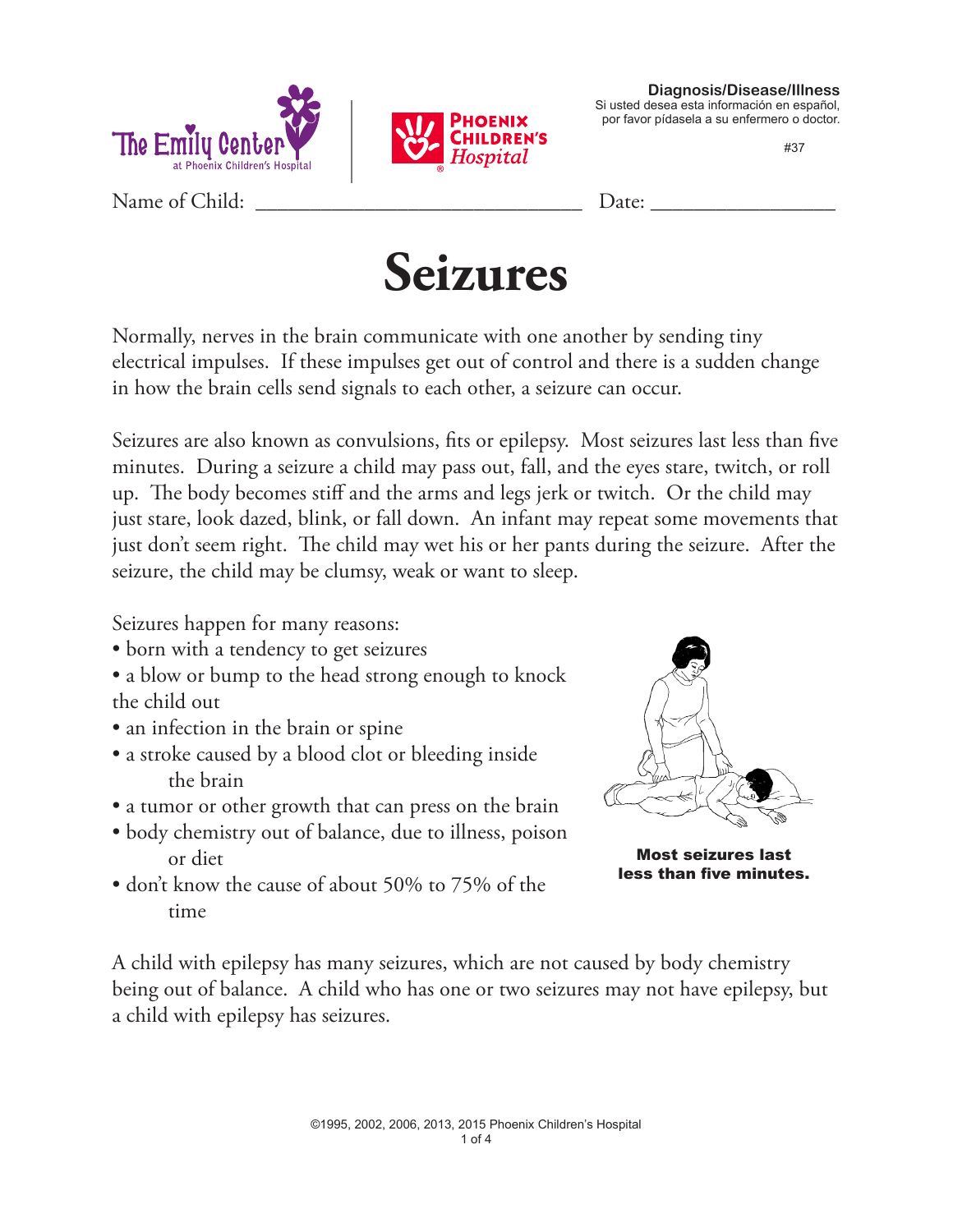Anticonvulsants are medicines that control seizures. There are many kinds of these medicines. You must work closely with your doctor to control the child's seizures. As the child grows, the dose or type of medicine may change. Many children outgrow their seizures, and no longer have to take medicine. Others may have to take medicine the rest of their lives.

Some triggers may cause a person with epilepsy to have seizures, even if he or she takes medicine regularly. These triggers are:

- certain situations, such as flashing lights or special sounds
- fever
- injuries
- being very tired from hard work or play
- not getting enough sleep
- a long time of not eating enough healthy food
- stress or pressures in the family, at school or at work

Each person responds to different triggers.

## **If your child has a seizure:**

- Keep calm.
- Protect the child from getting hurt:
	- move away furniture and things the child could get hurt on
	- place the child on something soft, or the floor
- Do not hold the child to try to stop or lessen the seizure.
- If possible, turn the child on his or her side. This will keep the child from choking.
- Do not put anything in the child's mouth.
- Stay near the child until he or she is awake.
- Do not offer food or drink until the child is fully awake.



Place the child on something soft, or the floor.



As the child grows, the dose or type of medicine may change.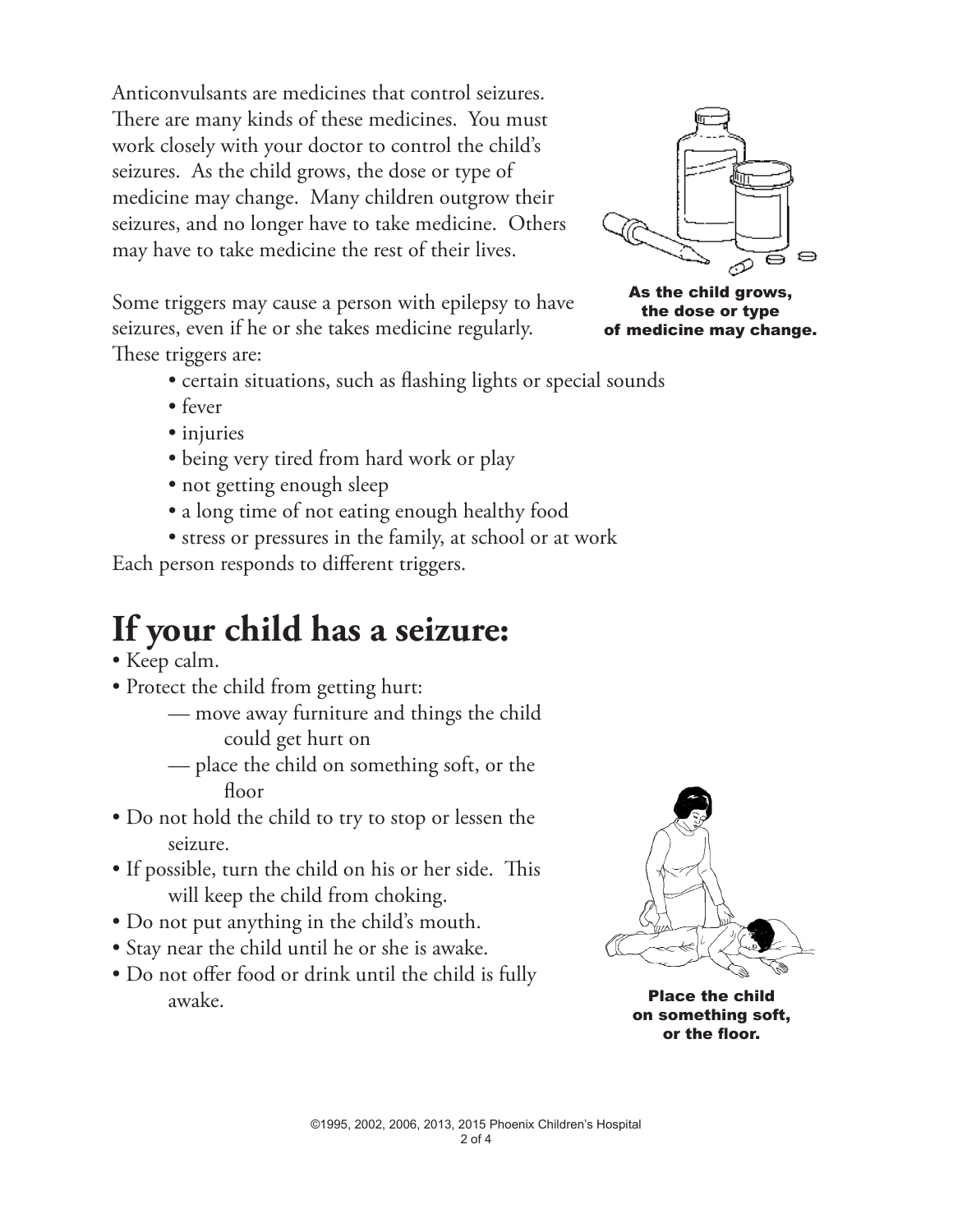

If the seizure lasts for more than five minutes, or the child has trouble breathing, call 911.

## **Remember the details.**

If possible, write these things:

- Date of seizure
- When it began, how long it lasted
- Why you think it happened? What was the trigger?
- Where did it start? What parts of the body moved? How did they move?
- Was the child awake during the seizure?
- Did the child sweat during or after the seizure?
- Did the child wet or soil his or her pants during or after the seizure?



Write down the details.

• How long did it take for the child to wake up back to normal after the seizure?

Children and adults with epilepsy can live normal, happy lives.



If you have any questions or concerns, call:

- $\Box$  your child's doctor
- p The Pediatric Neurology Office at Phoenix Children's Hospital 602-933-0970
- p The Epilepsy Society of Arizona: 602-285-3581

## **Now that you've read this:**

 $\Box$  Tell your nurse or doctor what a seizure looks like. (Check when done.)

 $\Box$  Tell your nurse or doctor what you would do if your child has a seizure. (Check when done.)